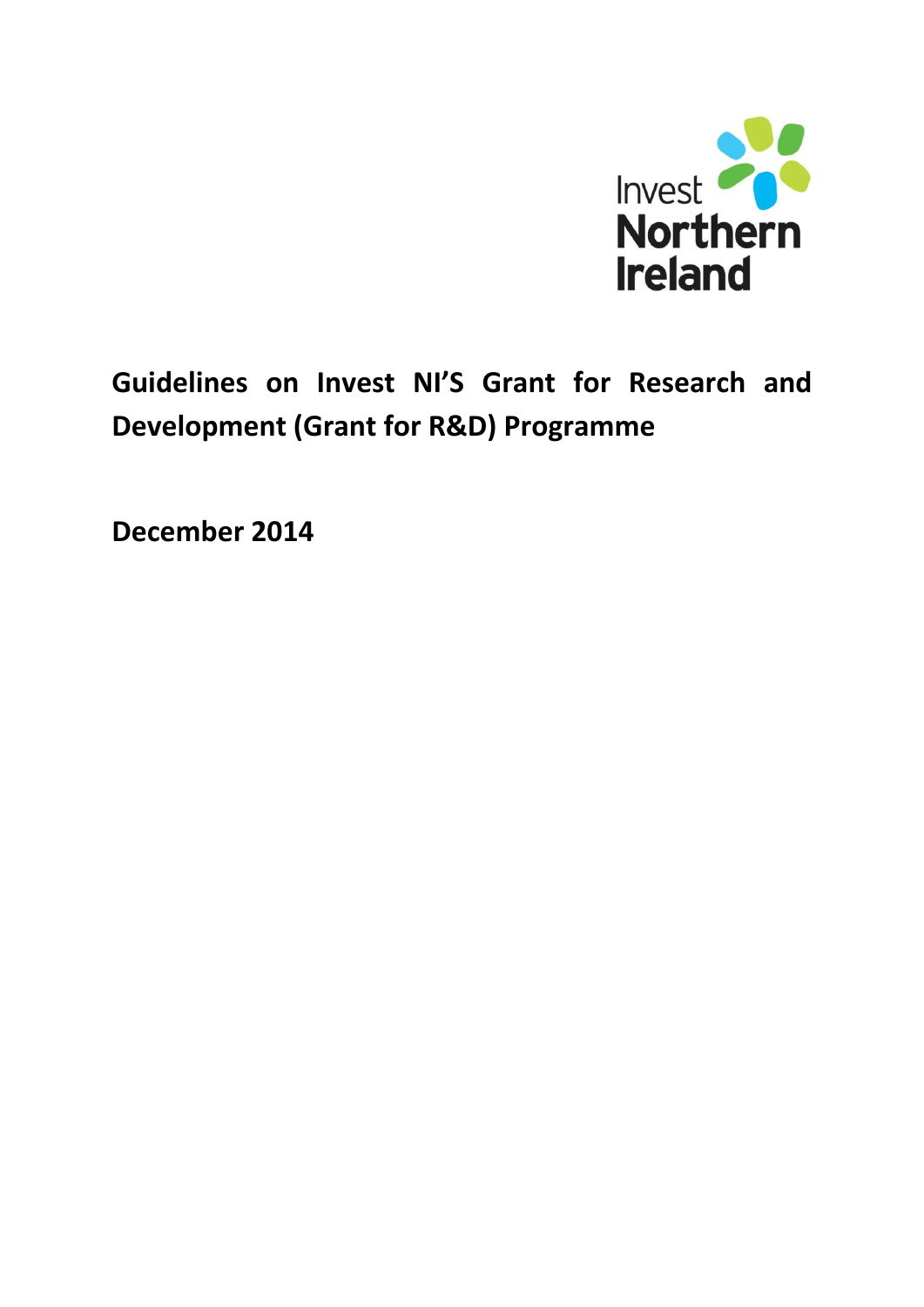## **1. Title of aid scheme**

Grant for Research and Development (Grant for R&D) programme

### **2. Member State**

United Kingdom

## **3. Region**

Northern Ireland

**4. Legal basis**

The Industrial Development (Northern Ireland) Order 1982

The Industrial Development (Northern Ireland) Act 2002

The European Communities Act 1972

**5. Annual expenditure planned under the scheme or overall amount of individual aid granted to the company**

£40m

**6. Maximum Aid Intensities**

#### **Aid for Grant for R&D**

|                   | Aid<br><b>Basic</b><br>Intensity | <b>Increased ceilings for SMEs</b> |               |       | <b>Collaborative Bonuses</b> |               |       |
|-------------------|----------------------------------|------------------------------------|---------------|-------|------------------------------|---------------|-------|
|                   |                                  | Small                              | <b>Medium</b> | Large | Small                        | <b>Medium</b> | Large |
|                   |                                  | 20%                                | 10%           | Zero  | 15%                          | 15%           | 15%   |
| Experimental      | 25%                              | 45%                                | 35%           | 25%   | 60%                          | 50%           | 40%   |
| <b>Industrial</b> | 50%                              | 70%                                | 60%           | 50%   | 80%                          | 75%           | 65%   |

## **7. Aid for Project Definition (Feasibility Studies)**

This aims to overcome the market failure that links to imperfect information. The studies are considered to be far removed from market and relatively high levels of aid intensity can be permitted. The aid shall not exceed the following levels:

| Small | Medium | Large undertakings |
|-------|--------|--------------------|
| 70%   | 60%    | 50%                |

## **8. Date of Implementation**

01 January 2015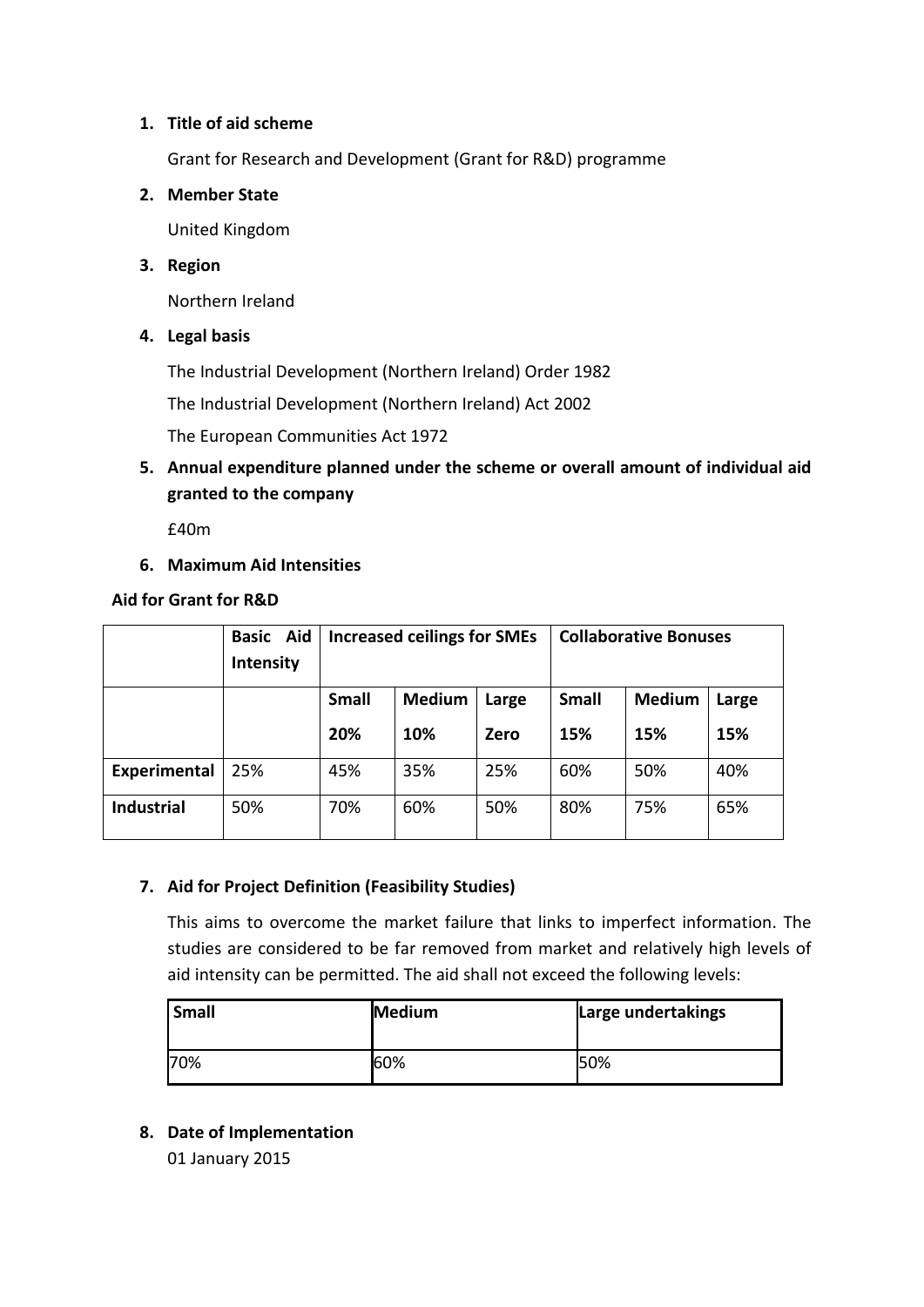### **9. Duration of Scheme**

Until 31 December 2020

## **10. Objective of Scheme**

Grant for R&D is discretionary funding awarded to support businesses developing new products, processes and services to improve company competitiveness and to benefit the NI economy. The Grant is designed to provide streamlined, transparent and accessible support for R&D and technological innovation relevant at all stages of company development and which will enable companies to progress from undertaking an initial research project to high level innovation and R&D activity.

The Grant will seek to encourage our client companies to achieve the following:-

- A significant ongoing/established R&D budget
- A demonstrable connection between R&D and the overall business objectives
- A culture of innovative thinking throughout the company which aims to harness the creativity of all the staff towards defined business goals.
- An established R&D team with high level skills
- High quality facilities for R&D
- Good quality R&D management systems and procedures

## **11. Economic sectors concerned**

Assistance is available across all sectors, to companies of all sizes, individuals and research organisations in line with EU State Aid definitions.

Companies and individuals do not need to have any prior R&D experience to apply.

## **12. Eligible costs**

The Technology Executive and/or Independent Technical Appraiser will make a judgement as to the reasonableness of all costs submitted by the applicant in relation to the Project. Costs associated with the following will be eligible for assistance under the Grant for R&D.

## **Wages/Salaries**

The wages & salaries of researchers, technicians and other supporting staff to the extent that they are employed on the relevant R&D project or activity.

#### **Instruments and Equipment**

Depreciation costs of instruments and equipment to the extent and for the period used for the project will be eligible for assistance under the Grant for R&D as evidenced by the company's depreciation policy, stated in the company's annual accounts and subject to good accounting practice.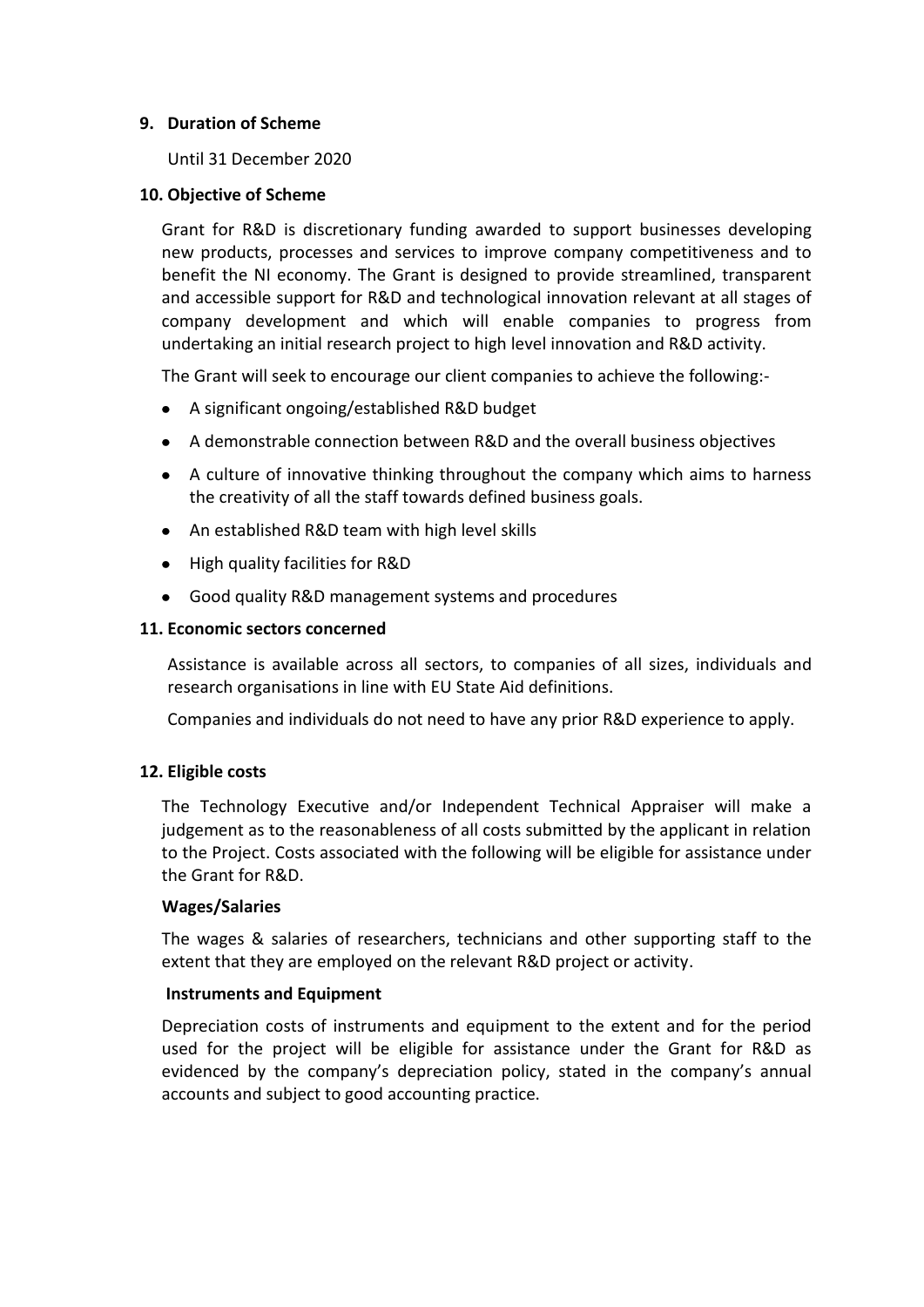## **Depreciation of Buildings**

In exceptional circumstances, only the depreciation costs corresponding to the life of the research project, as calculated on the basis of good accounting practice are considered.

### **Consultancy**

Consultancy costs associated with technical and design aspects of the proposed development will be eligible for assistance under the Grant for R&D. Consultancy costs associated with defining the market opportunity, financial feasibility, technical feasibility, completing a scientific literature review and in the case of project definition developing a collaborative agreement of the proposed R&D will be eligible for assistance.

#### **Intellectual Property**

**For SMEs only** Grant for R&D will support the costs of initial registration of patent applications and costs associated with patent and information searches, if they have not already been supported under a Grant for Project Definition.

#### **For SMEs and Large Companies**

For large companies and SMEs, assistance will be provided where the purchase of a licence is essential to the project, and where further development will be required during the course of the project. Assistance in this respect may only be approved for a portion of the total licence fee, commensurate with the duration of the project.

## **Trials & Testing**

Where trials/testing are outsourced, costs should be included under Sub-contracting. Where trials/testing are carried out in-house, costs should be included under labour and/or materials.

#### **Materials**

Grant for R&D assistance will be provided, in respect of raw materials, only where those materials are essential to the proposed project.

#### **Travel & Accommodation**

Where it is deemed necessary for the purposes of the project implementation, assistance will be provided in relation to the cost of travel and accommodation on the part of company personnel.

#### **Sub-Contracting**

When the applicant company is seeking to develop a new process which requires the manufacture of appropriate equipment, the costs will be supported.

## **Overheads**

Under Grant for R&D, Invest NI will not support indirect costs which cannot be connected directly to a project. Universities overheads can only be calculated based on direct labour costs and may be declared on a flat rate basis.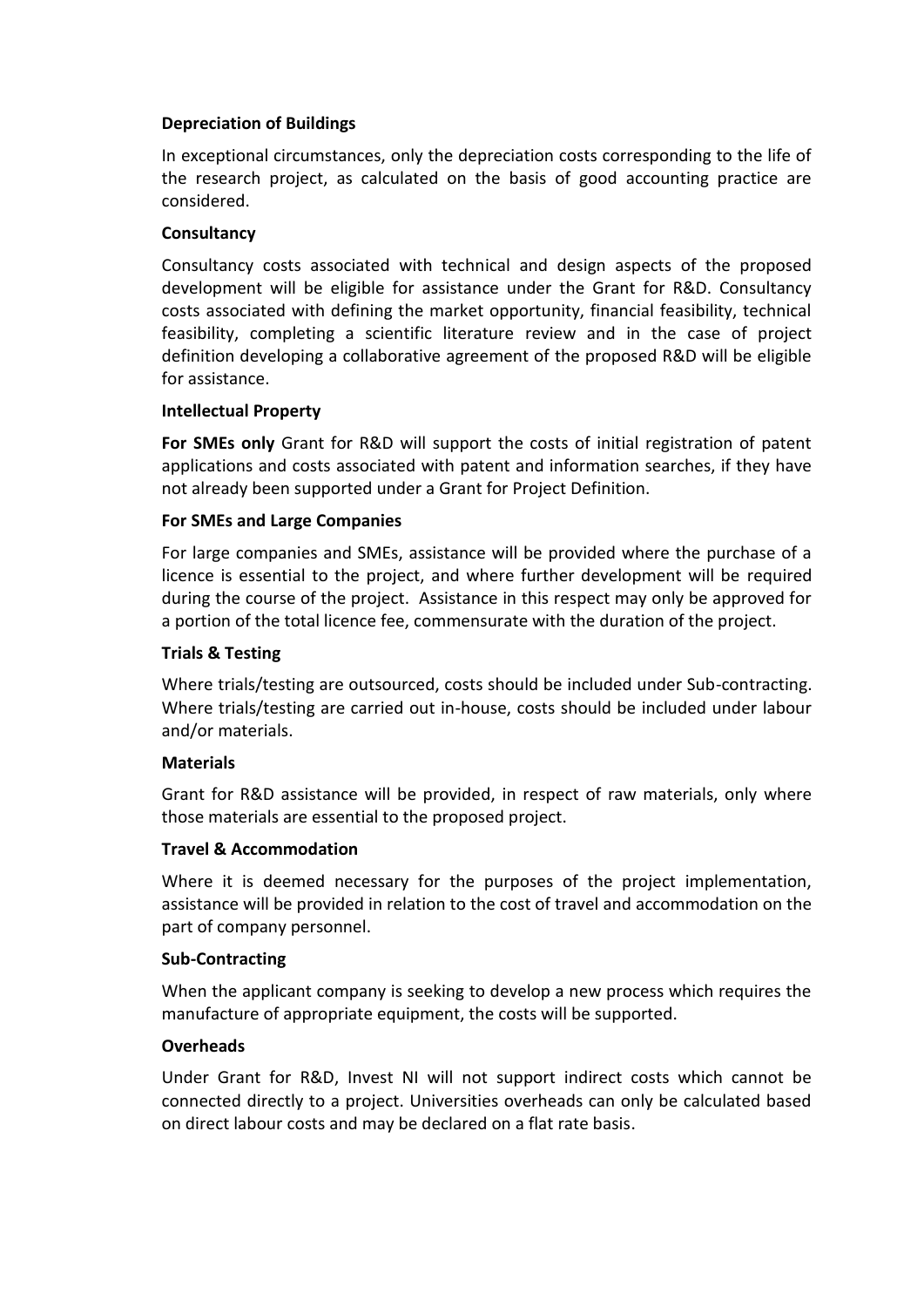## **Other Operating Expenses (Miscellaneous)**

It is possible that the company will wish to include certain costs, incurred as a direct result of the project, not readily categorised under the above headings. These costs will be considered on a case by case basis hence they should be specified and described.

### **13. Transparency of aid**

The scheme comprises transparent aid in the form of grant assistance.

## **14. Cumulation**

The total amount of public support measures for a Grant for R&D assisted project shall be taken into account, regardless of whether that support is financed from local, regional, national or community sources. Grant for R&D support may be cumulated with other Invest NI aid schemes as long as those schemes concern different, identifiable eligible costs.

Where Grant for R&D is cumulated with other aid in respect of the same identifiable eligible costs, Invest NI shall ensure that such cumulation does not result in the highest aid intensity being exceeded,

## **15. Incentive effect**

Grant for R&D support must have an incentive effect. Grant for R&D support to SMEs shall be considered to have an inventive either if, before work on the project or activity has started, the Client has submitted an application for support aid to Invest NI. For Large companies, the incentive effect is fully addressed within the appraisal process.

#### **16. Monitoring**

Invest NI shall maintain detailed records regarding Grant for R&D. Such records shall contain all information necessary to establish that the conditions laid down in the General Block Exemption Regulation are fulfilled, including information on the status of any Client whose entitlement to aid or a bonus depends on its status as an SME, information on the incentive effect of the aid and information making it possible to establish the precise amount of eligible costs for the purpose of applying the Regulation. Records regarding the Grant for R&D programme shall be maintained for 10 years from the date on which the last aid was granted under such scheme.

On written request, Invest NI shall provide the Commission within a period of 20 working days or such longer period as may be fixed in the request, with all the information which the Commission considers necessary to monitor the application of the General Block Exemption Regulation.

Where Invest NI does not provide the information requested within the period prescribed by the Commission or within a commonly agreed period or where Invest NI provides incomplete information, the Commission shall send a reminder setting a new deadline for the submission of the information. If, despite such reminder, Invest NI does not provide the information requested the Commission may, after having provided the Member State concerned with the possibility to make its views known, adopt a decision stating that all or part of the future aid measures to which the